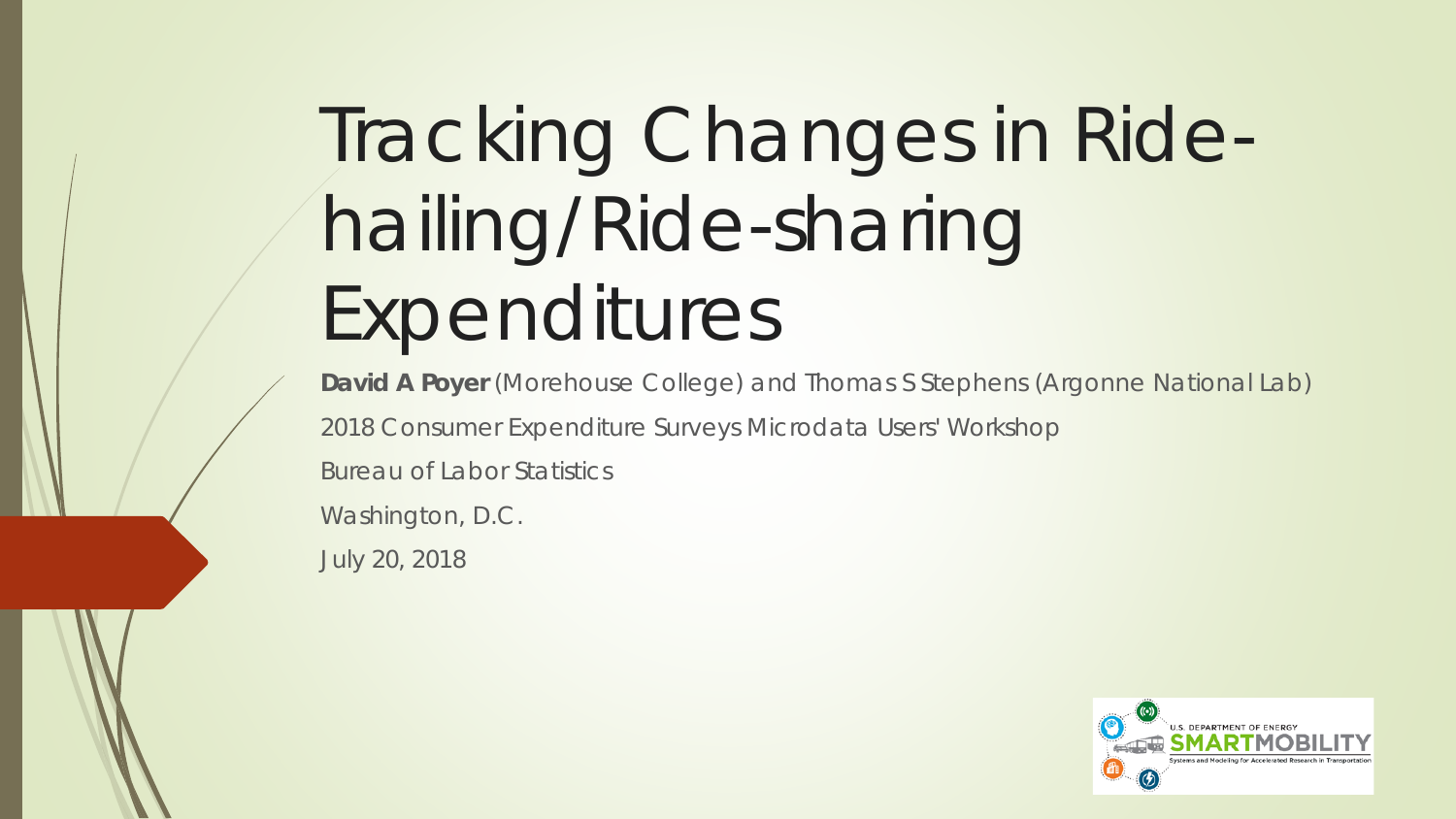#### Research Objectives

- Assess the relationship between "ride-hailing/ride-sharing" and other expenditure categories.
	- How do other confounding factors (relative prices, income and demographic changes) affect the relationship?
	- How may the use of Consumer Expenditure Survey data help inform these issues?
	- What is the "ride-hailing/ride-sharing" expenditure share?
		- How has it changed over time?
		- What type of good is it?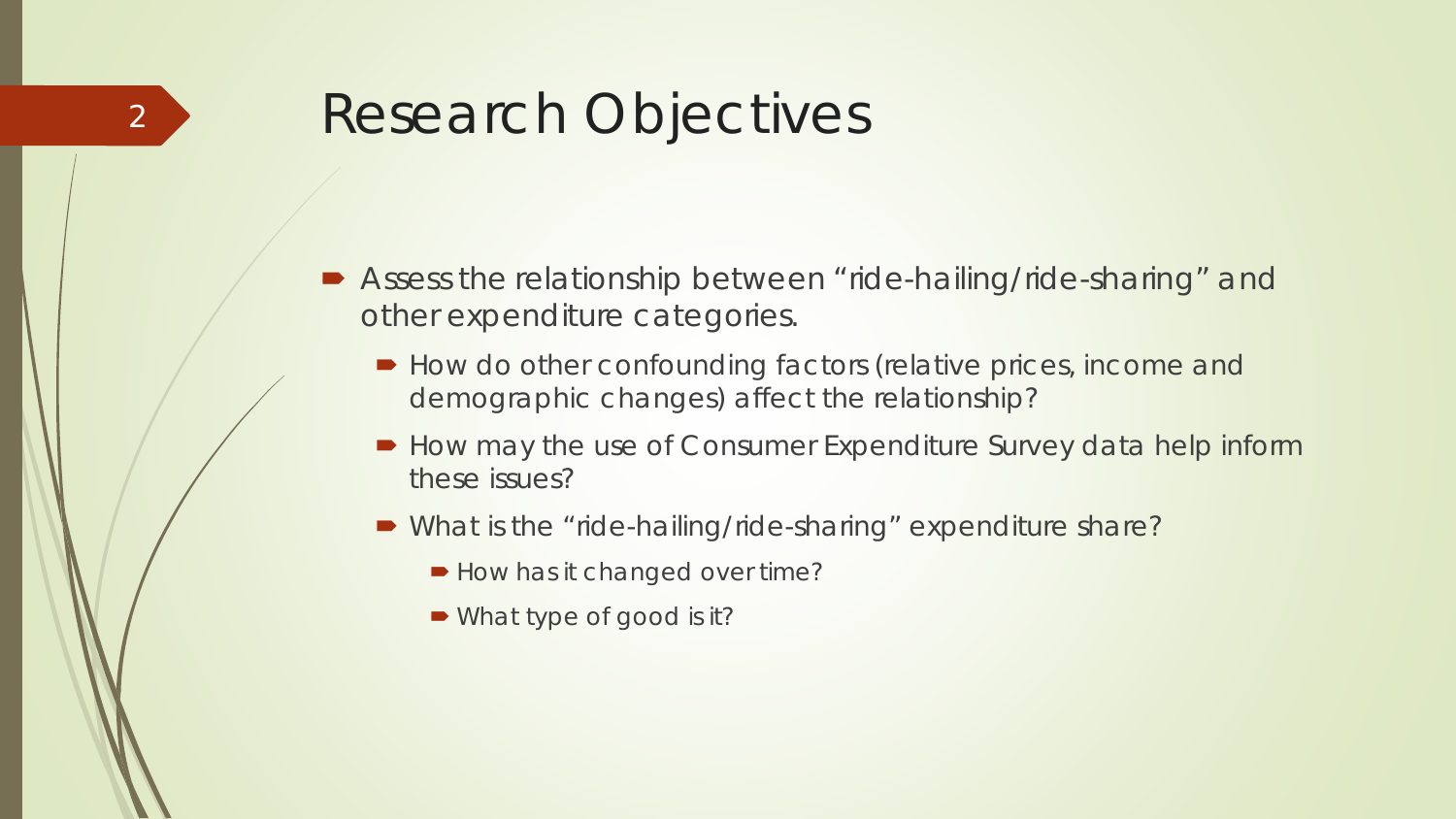### Consumer Expenditure Public Use Microdata Files: 2008 to 2016

- *Consumer Unit (CU) Characteristics and Income File (FMLI)*
	- *1. Total Expenditures*

- *2. Transportation Expenditures*
- *3. Demographic Information*
- *Monthly Expenditure File (MTBI)* 
	- *1. Detailed Public-Transportation Expenditures*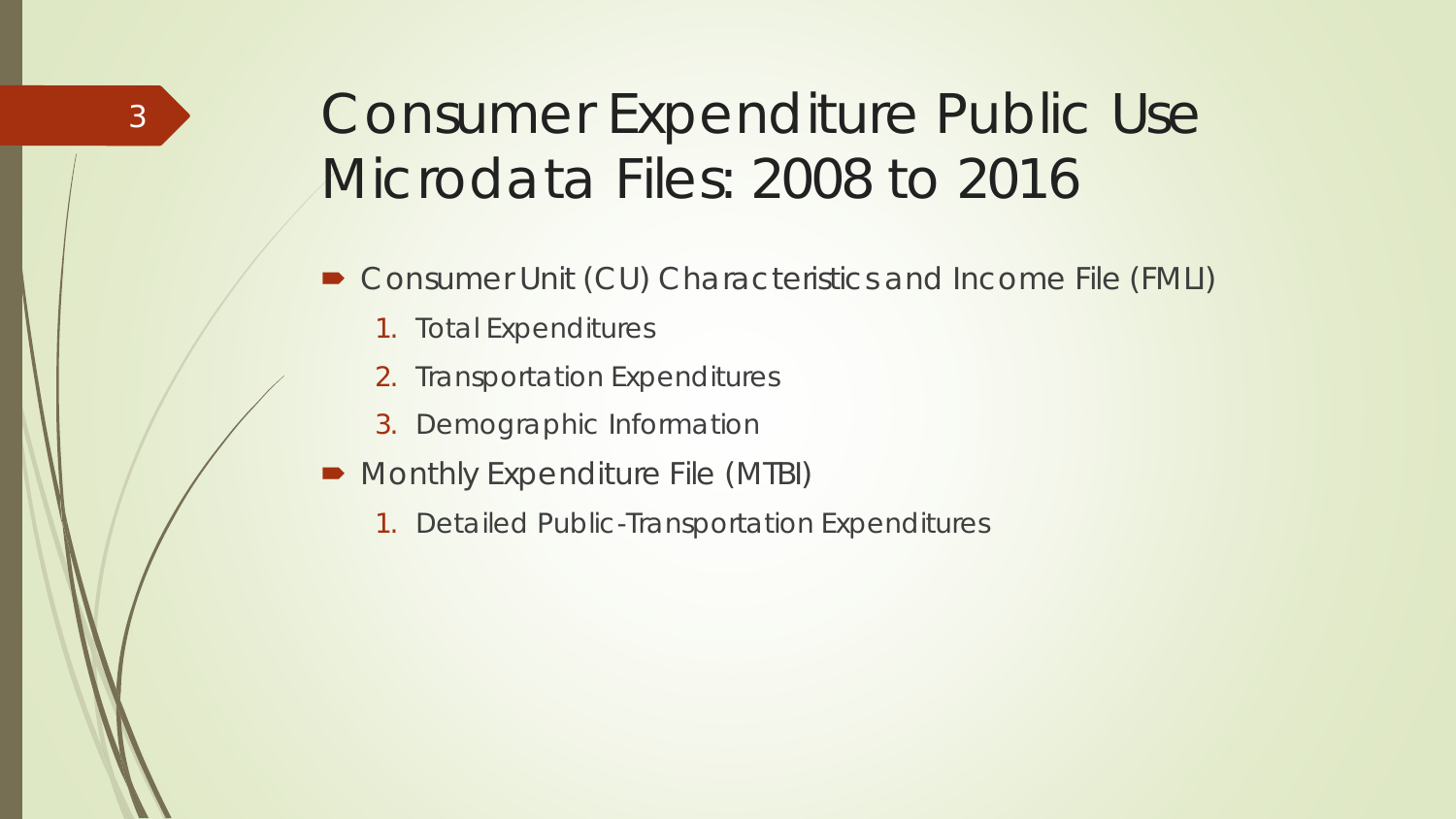# Expenditure Categories/Sub-**Categories**

- **Transportation Expenditures** 
	- 1. New Vehicles
	- 2. Used Vehicles
	- 3. Other Vehicles
	- 4. Gasoline and Motor Oil
	- 5. Vehicle Finance Charges
	- 6. Maintenance and Repair
	- 7. Vehicle Insurance
	- 8. Vehicle Rental
	- 9. Public and Other Transportation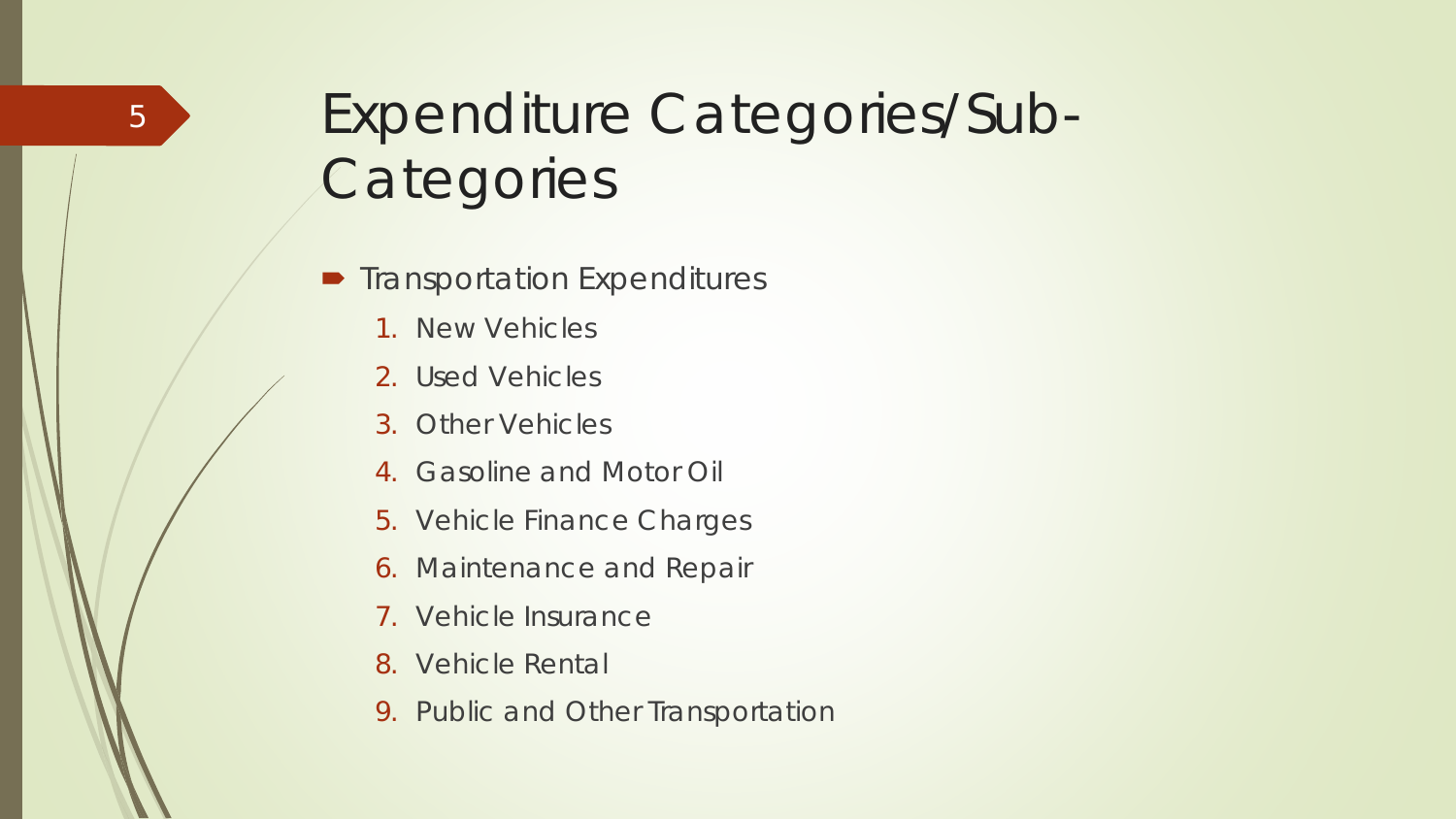#### Public and Other Transportation Expenditures

- 1. Airline fares
- 2. Intercity bus fares
- 3. Intracity mass transit fares
- 4. Local trans. on out-of-town trips
- 5. Taxi fares and limousine services on trips
- **6. Taxi fares and limousine services (ride-hailing/ride-sharing)**
- 7. Intercity train fares
- 8. Ship fares
- 9. School bus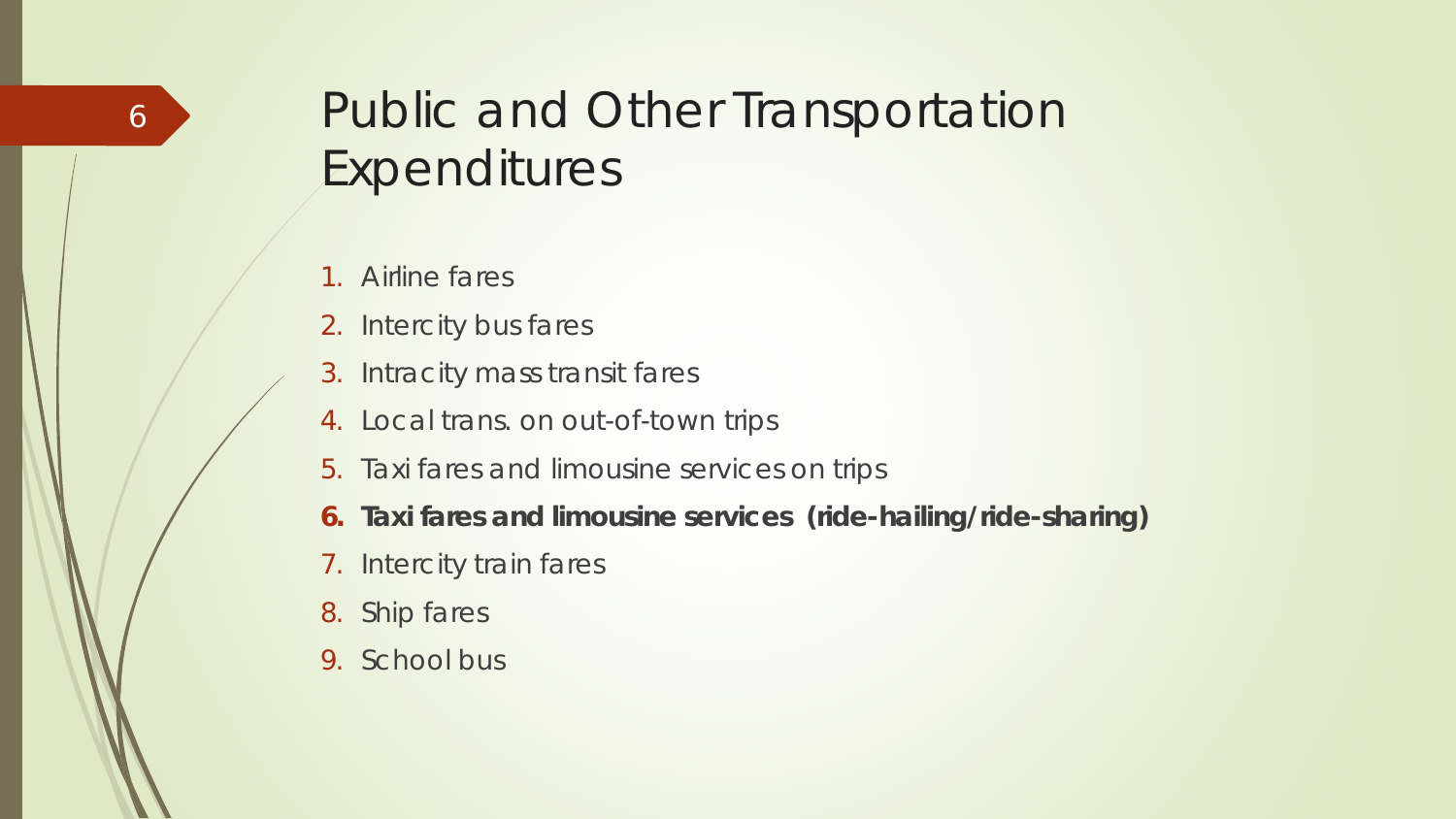#### Public Transportation Expenditure Share of Total Transportation Expenditures





**-**Public Transportation

Source: Various CE PUMD files, Bureau of Labor Statistics (these are unweighted shares for all Consumer Units)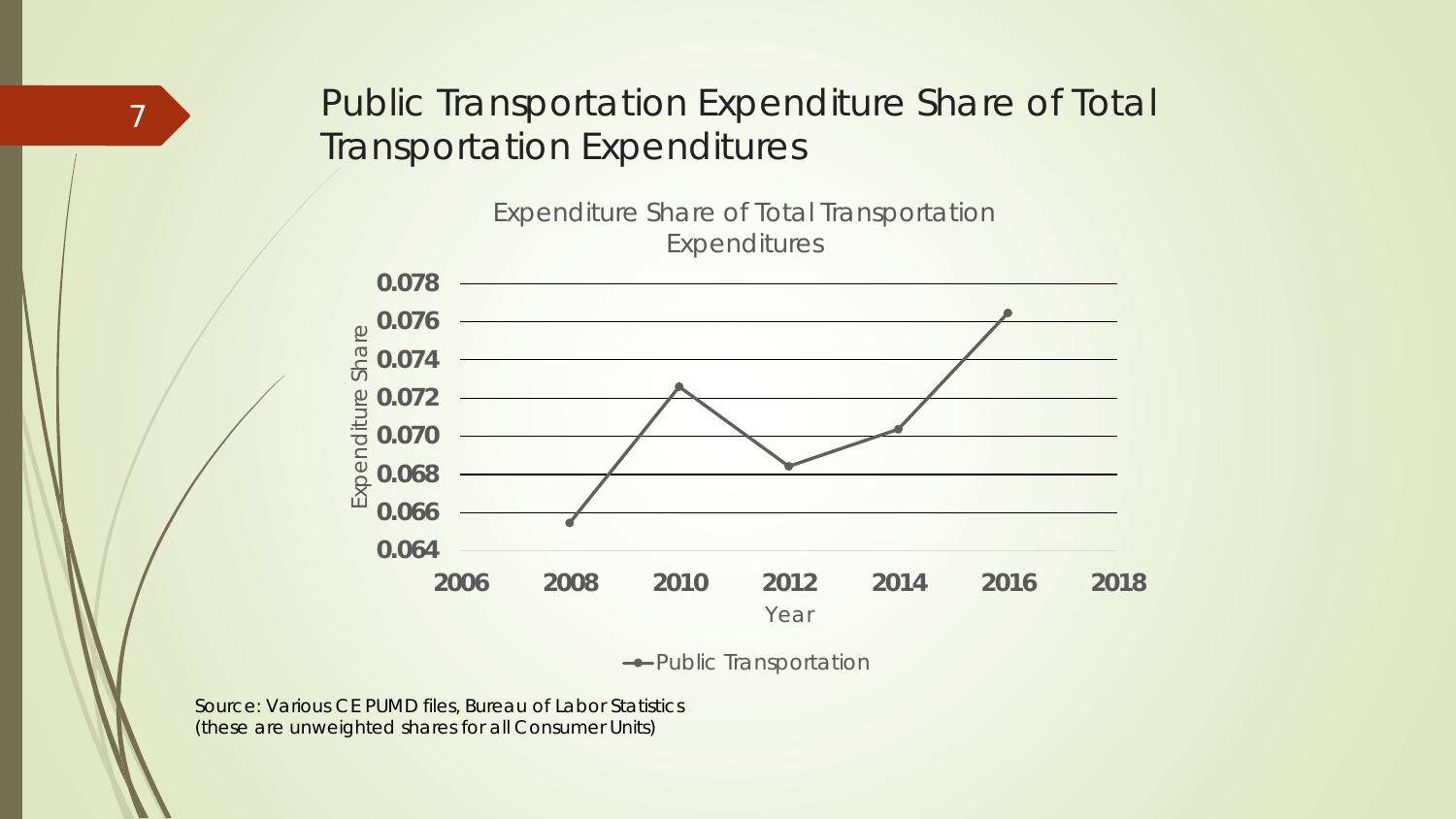#### Percent of Consumer Units Reporting "Taxi fares and Limousine services" Expenditures

Percent of Consumer Units Reporting Ride Sharing Expenditures



Source: Various CE PUMD files, Bureau of Labor Statistics (these are unweighted shares for all Consumer Units)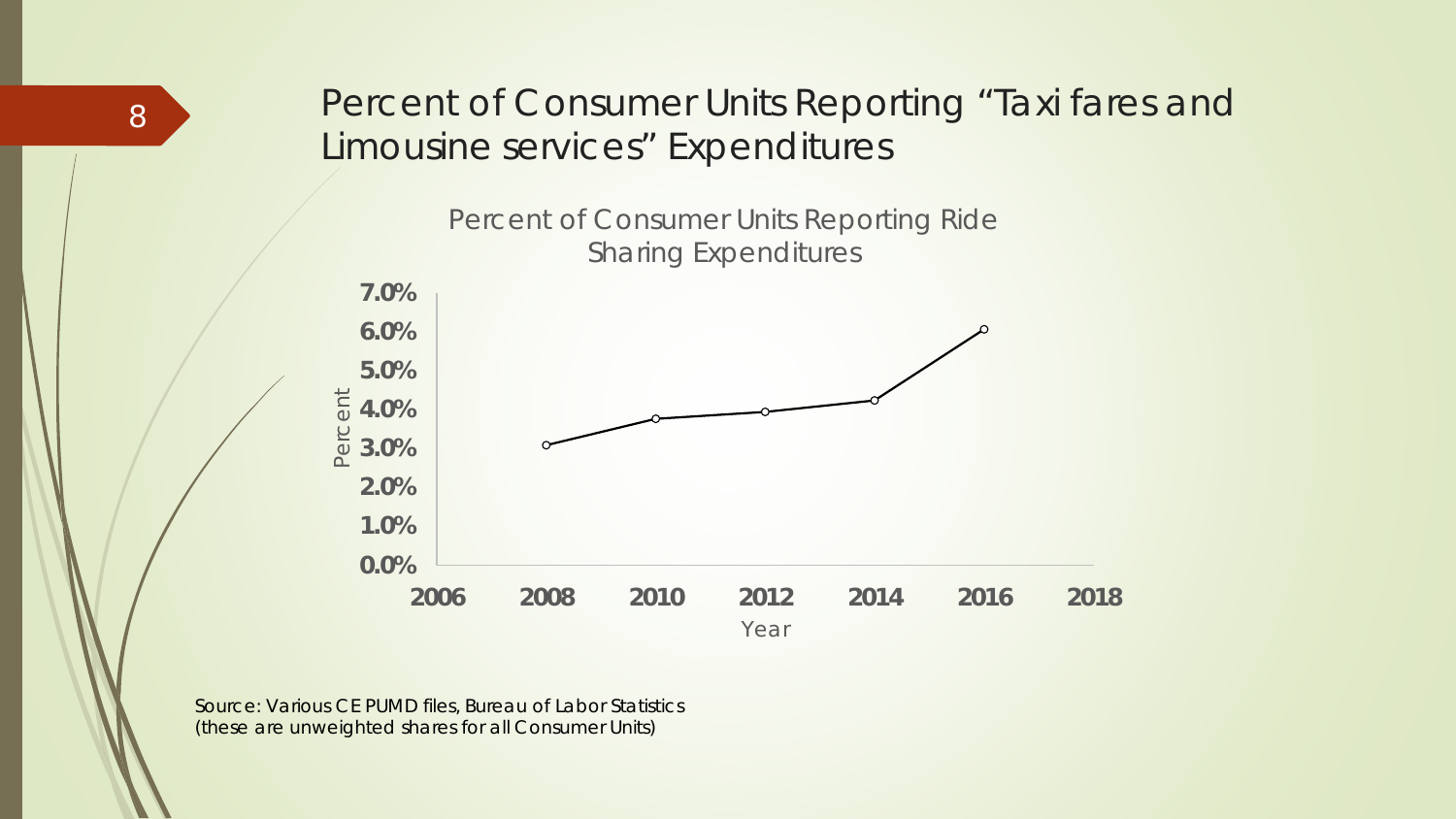"Intracity Mass Transit Fares," and "Taxi Fares and Limousine Services" Shares of Total Public Transportation Expenditure



Source: Various CE PUMD files, Bureau of Labor Statistics (these are unweighted shares for all Consumer Units)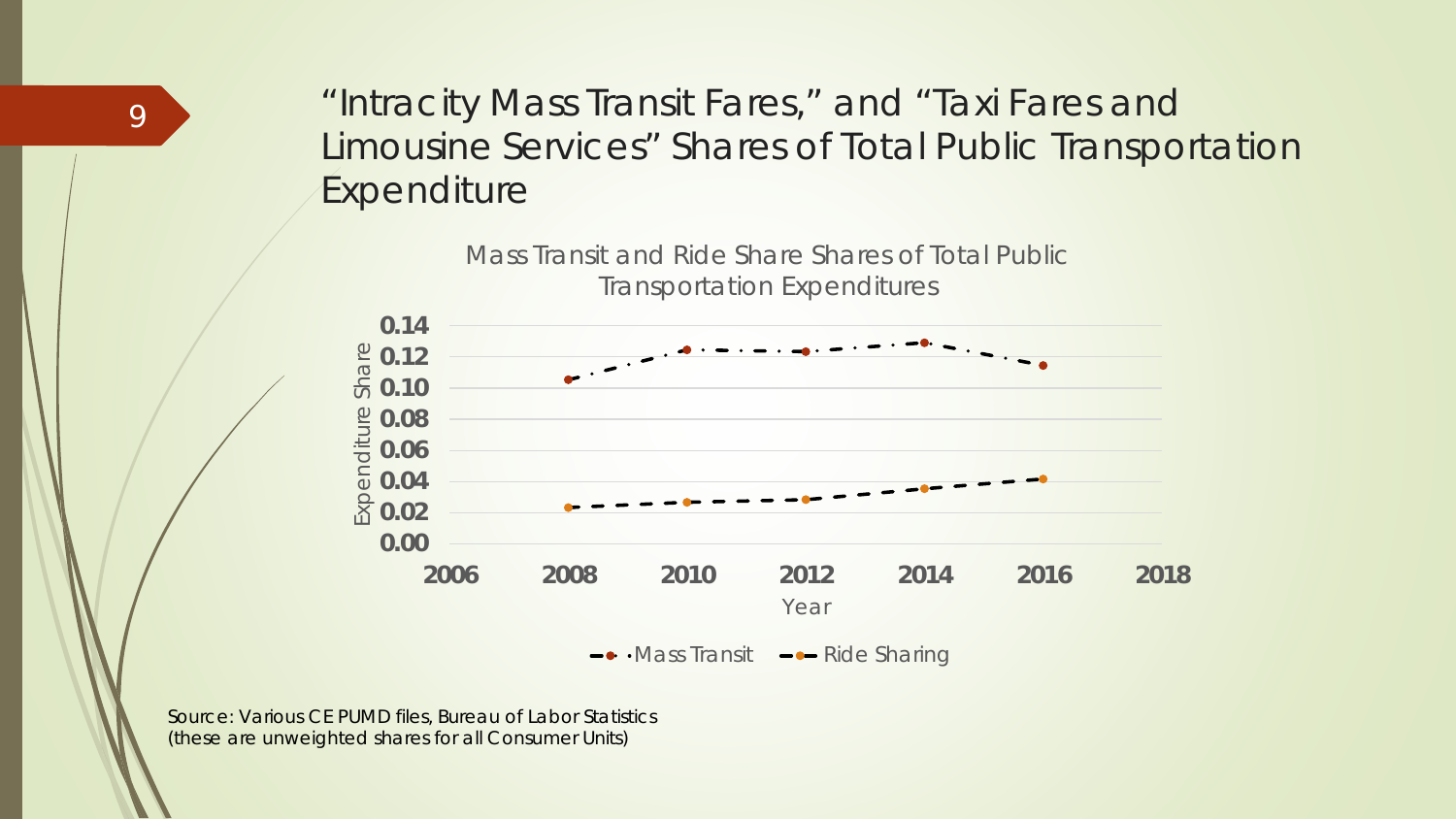# 2016 Distribution of Ride-Sharing Expenditures

| Variable           | Obs. | Mean     | Std. Dev. | Min.   | Max        |
|--------------------|------|----------|-----------|--------|------------|
| Ride Sharing 1,413 |      | \$450.26 | \$715.43  | \$6.67 | \$8,000.00 |

Cumulative Distribution: Taxi fares and limousine services expenditures

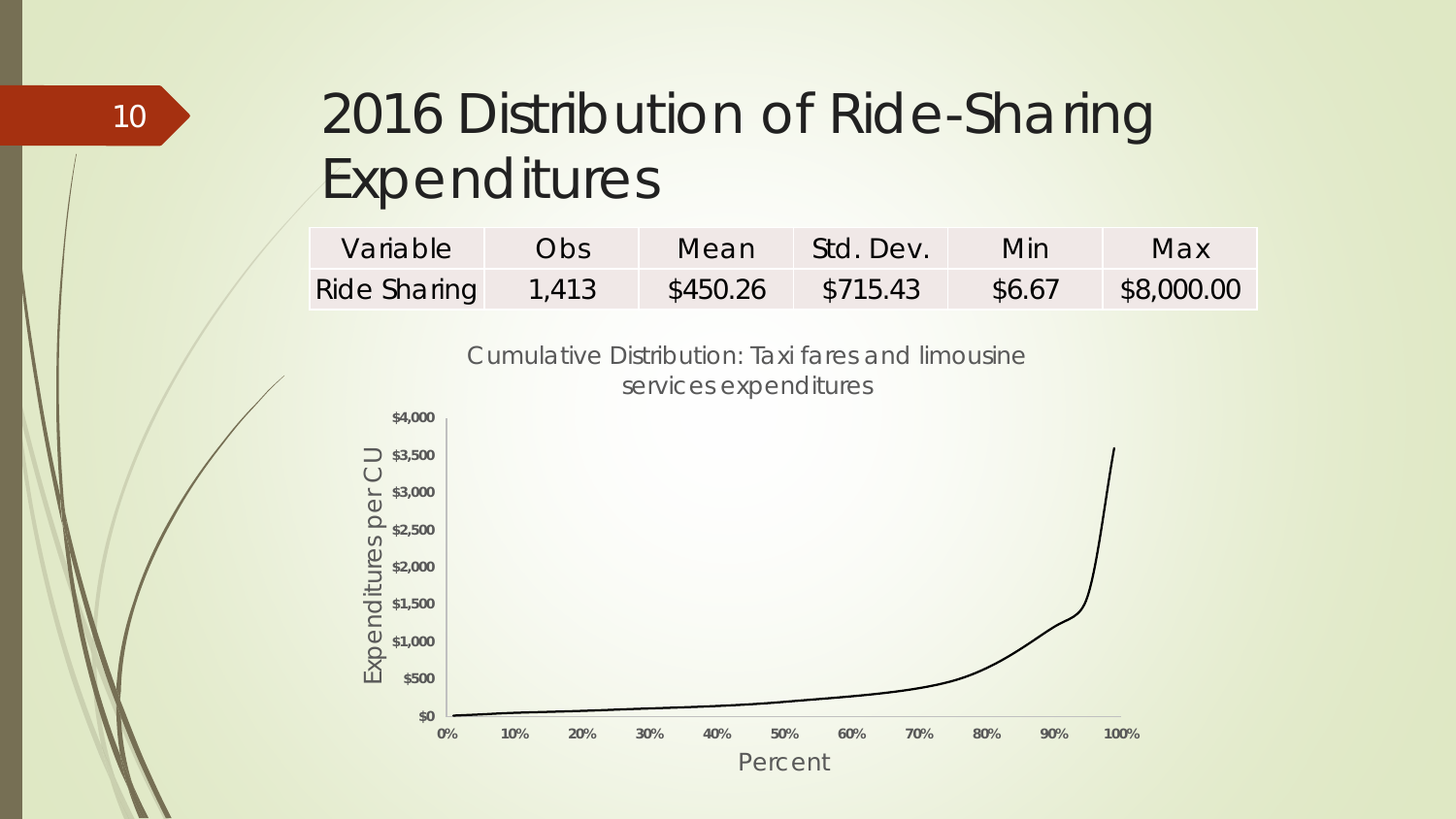Normalized Real Expenditures per CU: Total Expenditures, Transportation Expenditures, and Taxi Fares and Limousine Services (Ride Sharing)



Normalized Expenditures

Source: Derived from Various CE PUMD files, Bureau of Labor Statistics (unweighted values for all Consumer Units)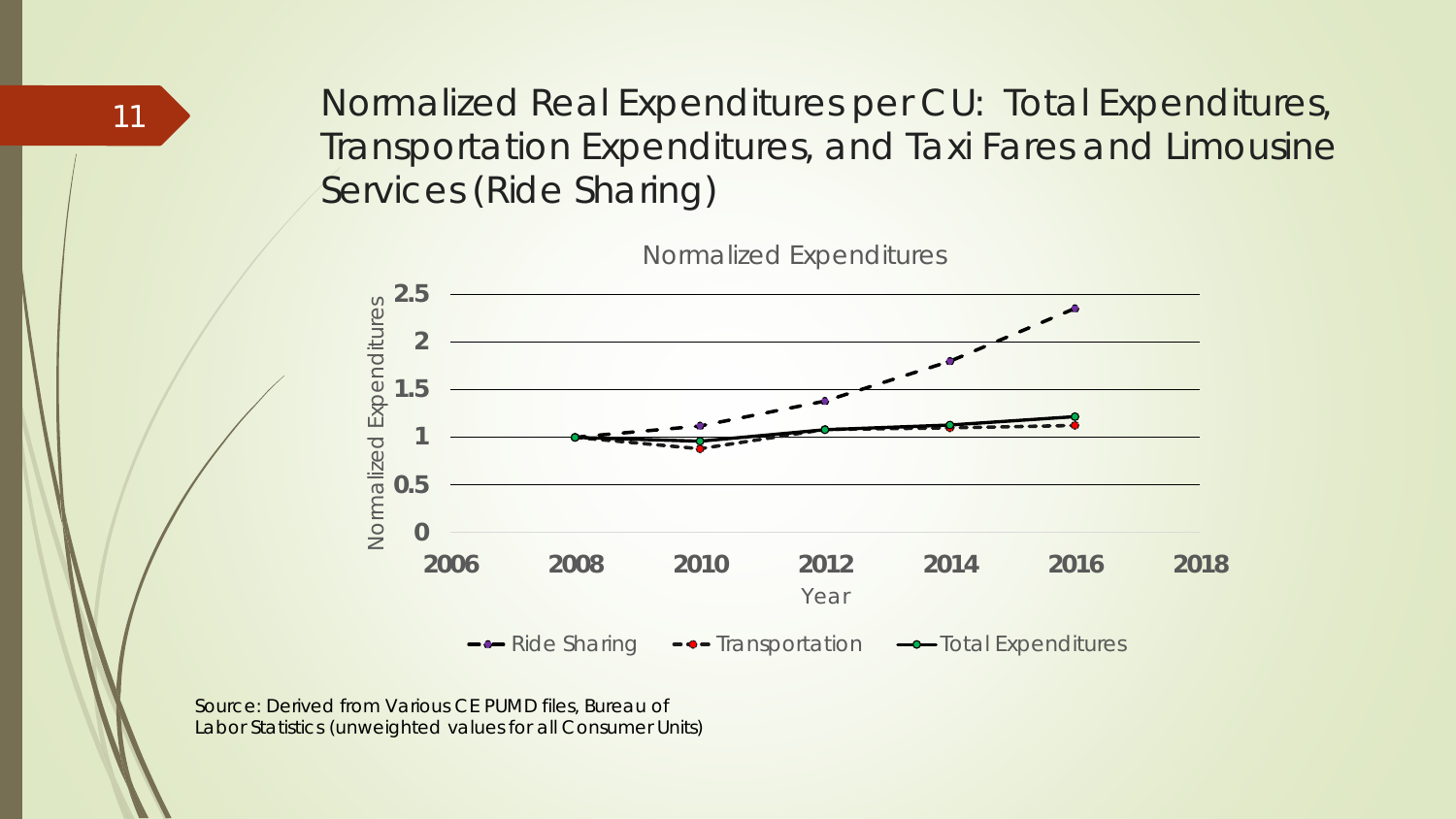### The Engle Curve

#### **Properties**

- 1. Satisfies the adding-up constraint (shares add up to one)
- 2. Individual share equations can be estimated using simple least squares

$$
\widehat{w}_i = \widehat{\alpha}_i + \widehat{\beta}_i \ln y
$$

Where  $\hat{w}_i$  is the estimated share of the  $i^{\text{th}}$  good; *lny* the natural log of total expenditures; where  $\sum \hat{\alpha}_i = 1$  and  $\sum \hat{\beta}_i = 0$ .

- $\Rightarrow$   $\hat{\beta}_i > 0$  : luxury good
- $\hat{\beta}_i = 0$ : necessity good
- $\Rightarrow$   $\hat{\beta}_i$  < 0 : inferior good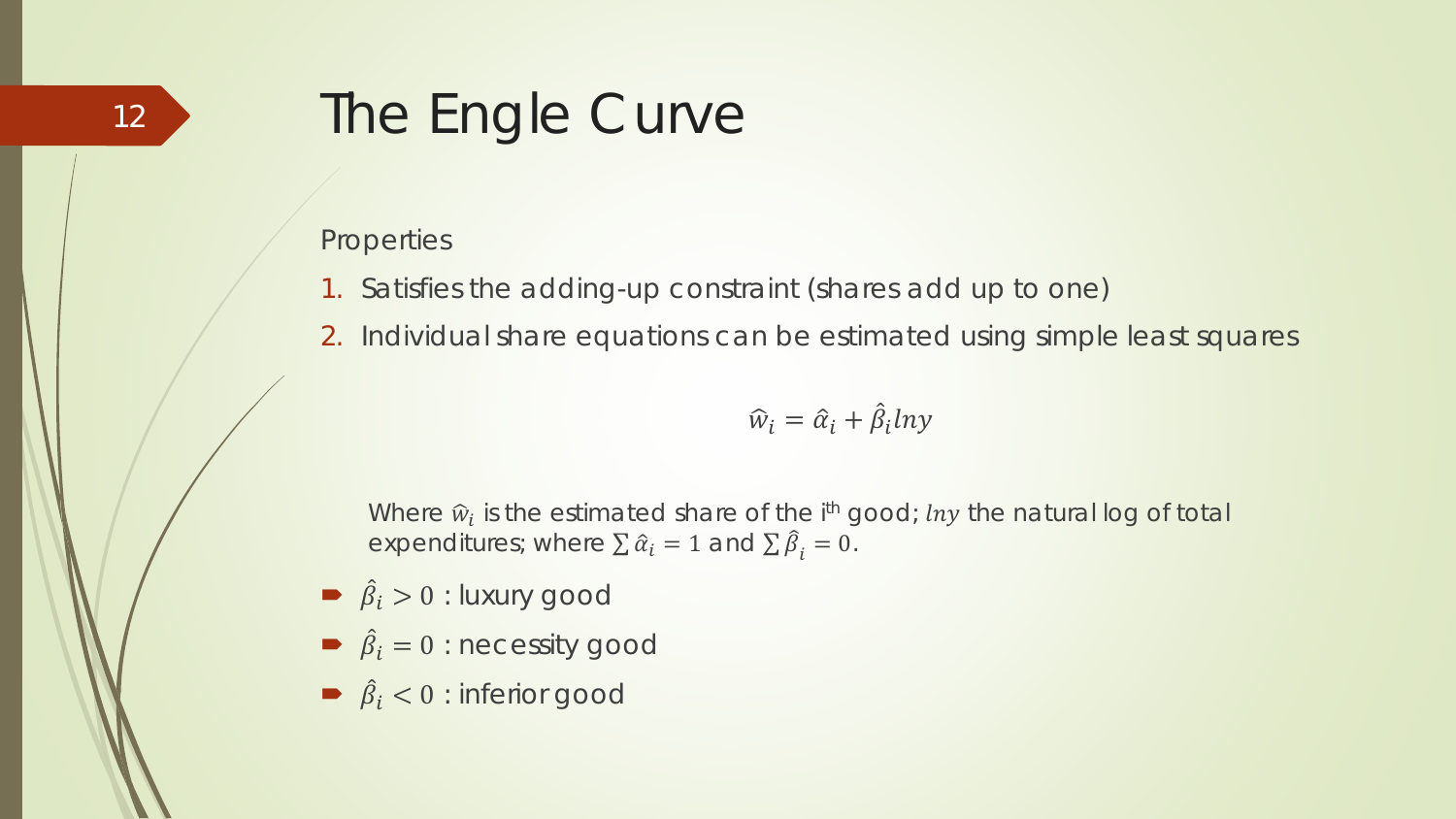#### Estimated Share Equations for "Taxi Fares and Limousine Services" for 2008 and 2016

| 2008                              |              |           |              |              |                      |              |
|-----------------------------------|--------------|-----------|--------------|--------------|----------------------|--------------|
|                                   |              | Robust    |              |              |                      |              |
| <b>Taxi/Limousine Share</b>       | Coef.        | Std. Err. | $\mathsf{t}$ | P > t        | [95% Conf. Interval] |              |
| Log of total Expenditures         | $-8.8E - 05$ | 3.02E-05  | $-2.9$       | 0.004        | $-0.00015$           | $-2.9E-05$   |
| Rural x Log of total Expenditures |              |           |              |              |                      |              |
|                                   | 0.002455     | 0.001652  | 1.49         | 0.137        | $-0.00078$           | 0.005693     |
| Intercept                         |              |           |              |              |                      |              |
| Rural                             | $-0.00022$   | 0.000172  | $-1.3$       | 0.193        | $-0.00056$           | 0.000114     |
| Constant                          | 0.001083     | 0.000286  | 3.79         | $\mathbf{0}$ | 0.000524             | 0.001643     |
|                                   |              |           |              |              |                      |              |
| 2016                              |              |           |              |              |                      |              |
|                                   |              | Robust    |              |              |                      |              |
| <b>Taxi/Limousine Share</b>       | Coef.        | Std. Err. | $\mathsf t$  | P > t        | [95% Conf. Interval] |              |
| Log of total Expenditures         | $-0.0002$    | 5.38E-05  | $-3.8$       | $\mathbf{0}$ | $-0.00031$           | $-9.9E - 05$ |
| Rural x Log of total Expenditures | 0.002158     | 0.002587  | 0.83         | 0.404        | $-0.00291$           | 0.007228     |
| Intercept                         |              |           |              |              |                      |              |
| Rural                             | $-0.00022$   | 0.000276  | $-0.78$      | 0.435        | $-0.00076$           | 0.000326     |
| Constant                          | 0.002469     | 0.00052   | 4.75         | $\bf{0}$     | 0.001449             | 0.003488     |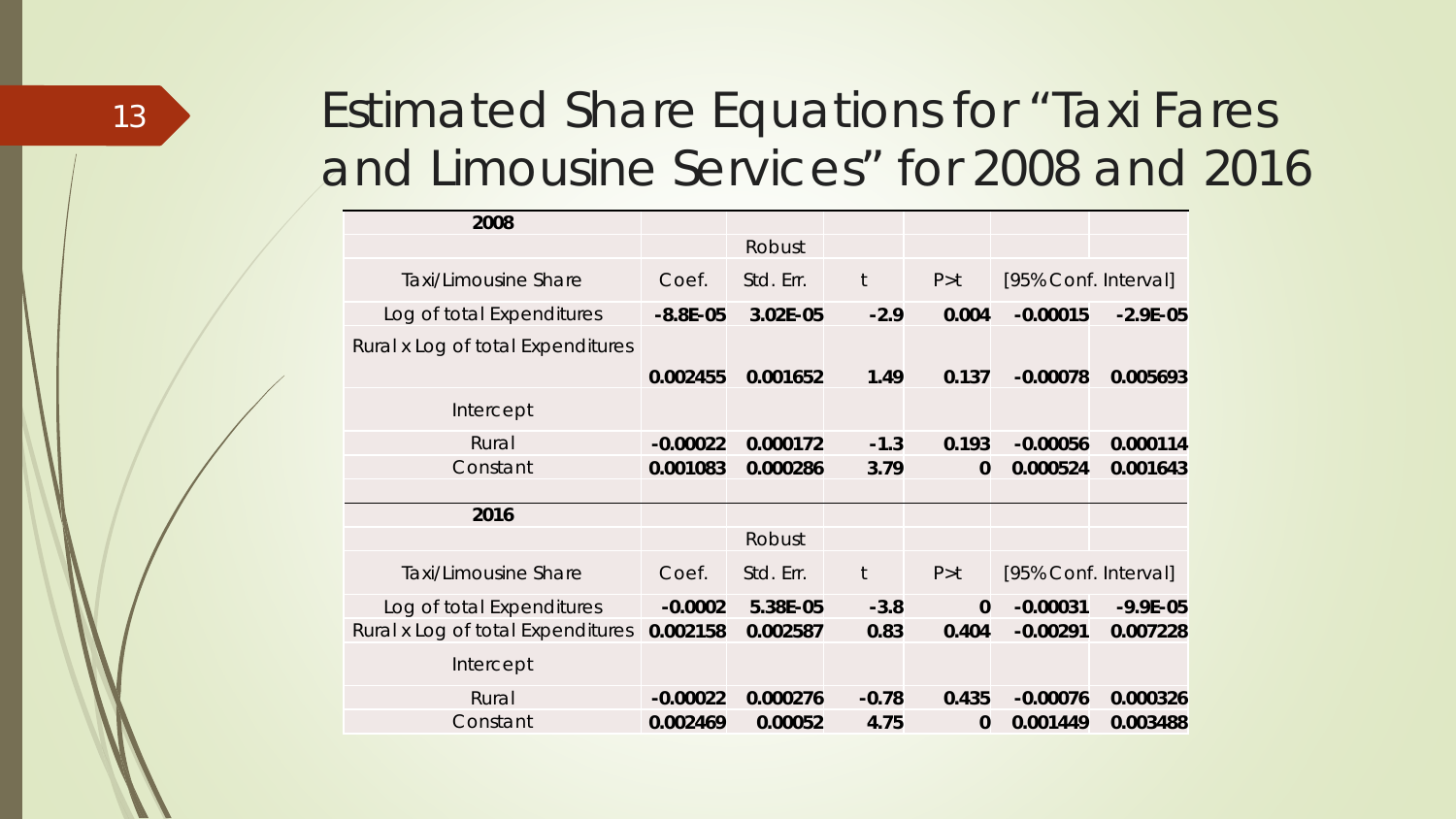Predicted "Taxi Fares and Limousine Services" Shares versus Total Expenditures

14



Predicted Taxi/Limousine Share by Total Expenditures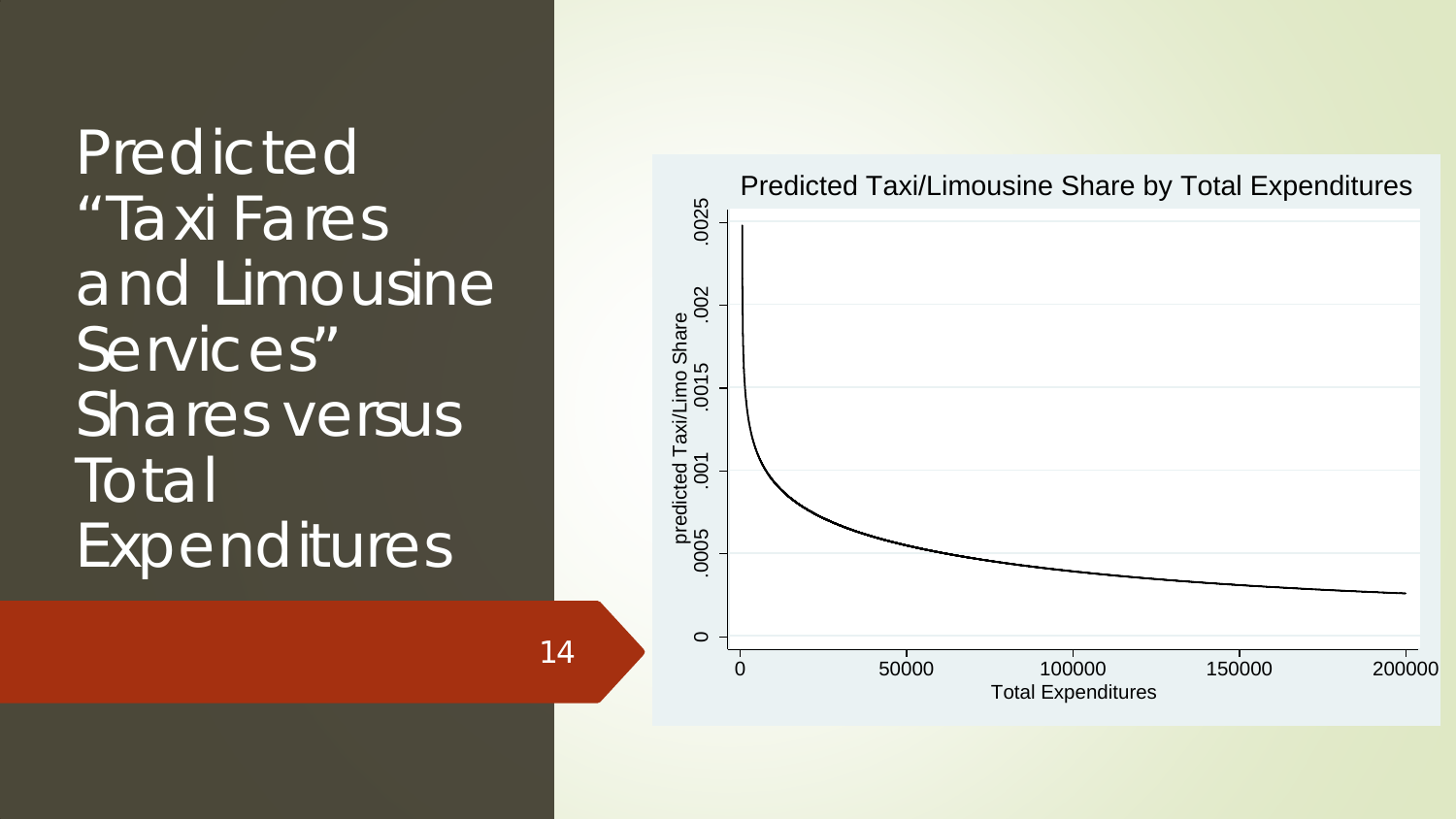### <sup>15</sup> Estimated Engle Curves: 2008 to 2016

|      |               | Intracity mass | Taxi fares and     |
|------|---------------|----------------|--------------------|
| Year | Airline fares | transit fares  | limousine services |
|      | (530110)      | (530311)       | (530412)           |
| 2008 | 0.00403       | $-0.00188$     | $-0.00009$         |
|      | (0.00020)     | (0.00042)      | (0.00003)          |
| 2010 | 0.00395       | $-0.00153$     | $-0.00019$         |
|      | (0.00018)     | (0.00018)      | (0.00004)          |
| 2012 | 0.00411       | $-0.00132$     | $-0.00021$         |
|      | (0.00019)     | (0.00015)      | (0.00004)          |
| 2014 | 0.00435       | $-0.00144$     | $-0.00014$         |
|      | (0.00021)     | (0.00016)      | (0.00004)          |
| 2016 | 0.00411       | $-0.00125$     | $-0.00020$         |
|      | (0.00020)     | (0.00025)      | (0.00005)          |

Standard errors are reported in the parenthesis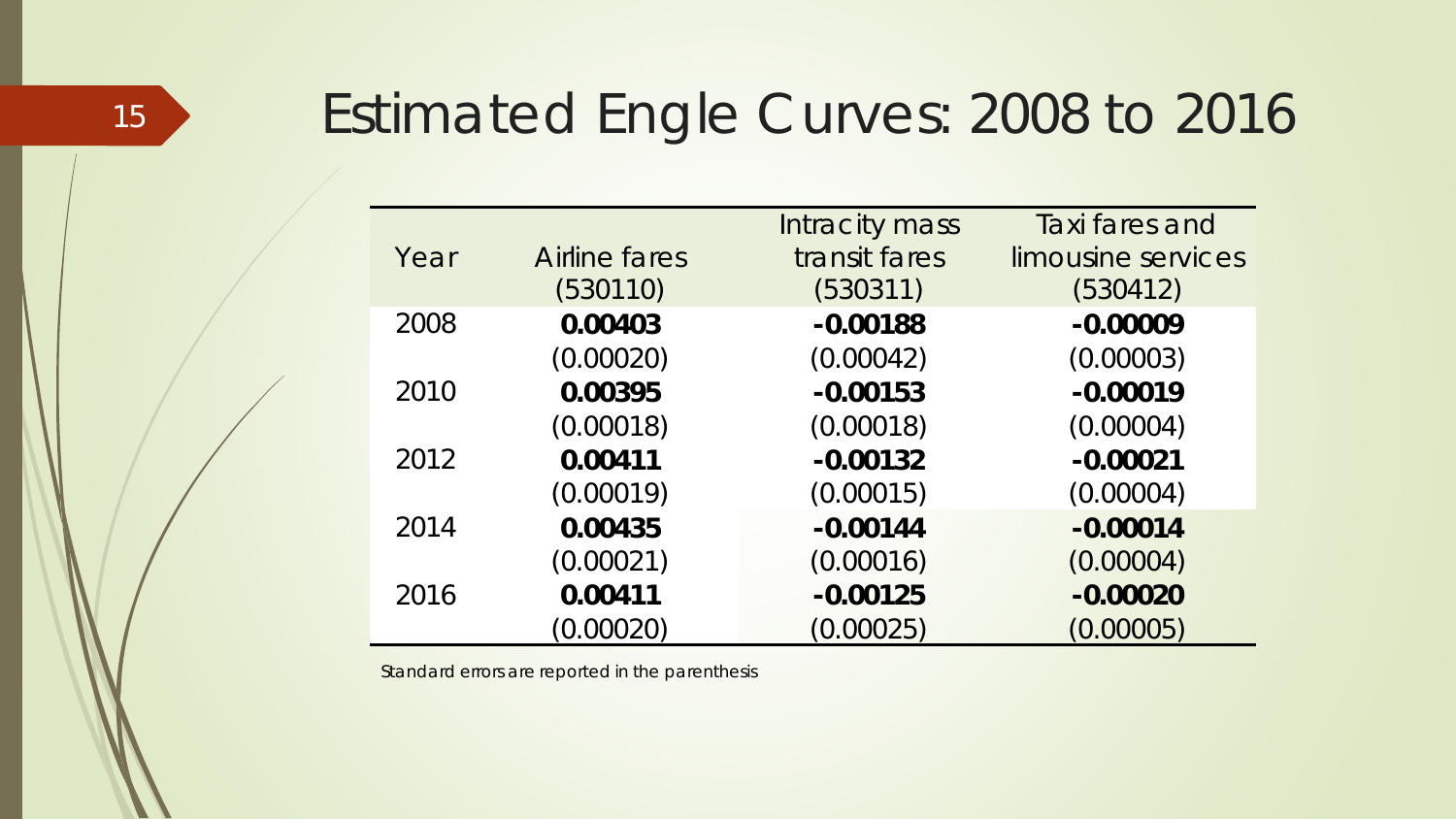### Findings and Preliminary Thoughts

- From 2008 to 2016, there has been a substantial increase in average "taxi fares and limousine service" expenditures.
	- $\blacksquare$  Driven in part by an increase in use by CUs
- Between 2008 and 2016, the "taxi fares and limousine service" expenditure share has increased substantially.
- The estimated Engle curves for "taxi fares and limousine service" indicate that it is an inferior good.
- **D** Unanswered questions:

- Do demographic factors affect "taxi fares and limousine service" expenditures and patterns of transportation use in general?
- To what extent does urbanization, age composition and household debt changes influence ride sharing/ride hailing expenditures?
- Can we say more on if changes in the use of ride-sharing/ride-hailing services affect the overall pattern/composition in transportation expenditures?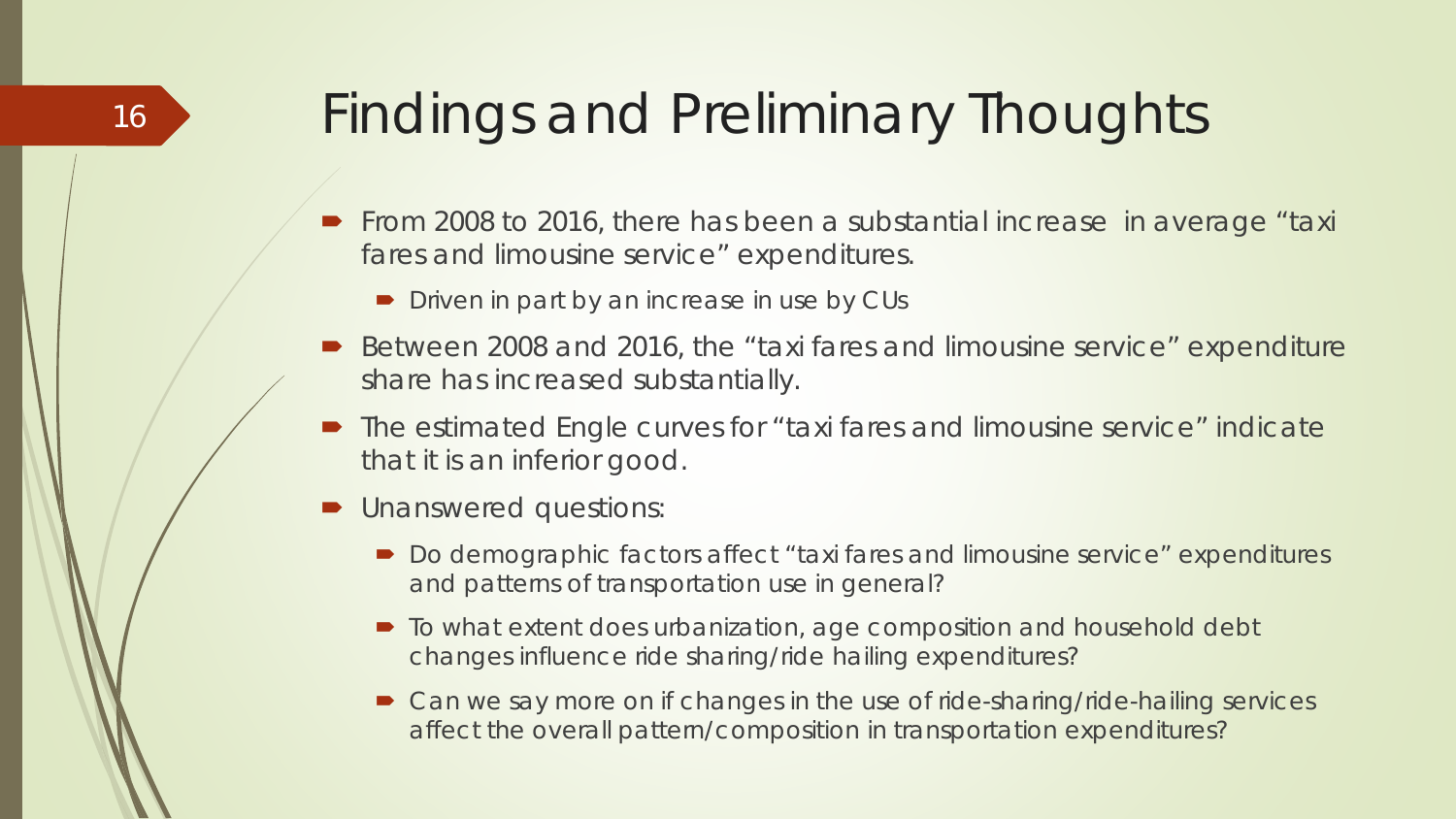- Deaton, Angus, and John Muellbauer. *Economics and Consumer Behavior*. Cambridge: Cambridge University Press, 1988.
- Leser, C. E. V. "Forms of Engel functions." *Econometrica*, 1963: 694-703.
- Working, H. "Statistical laws of family expenditures." *Journal of the American Statistical Association*, 1943: 43-56.